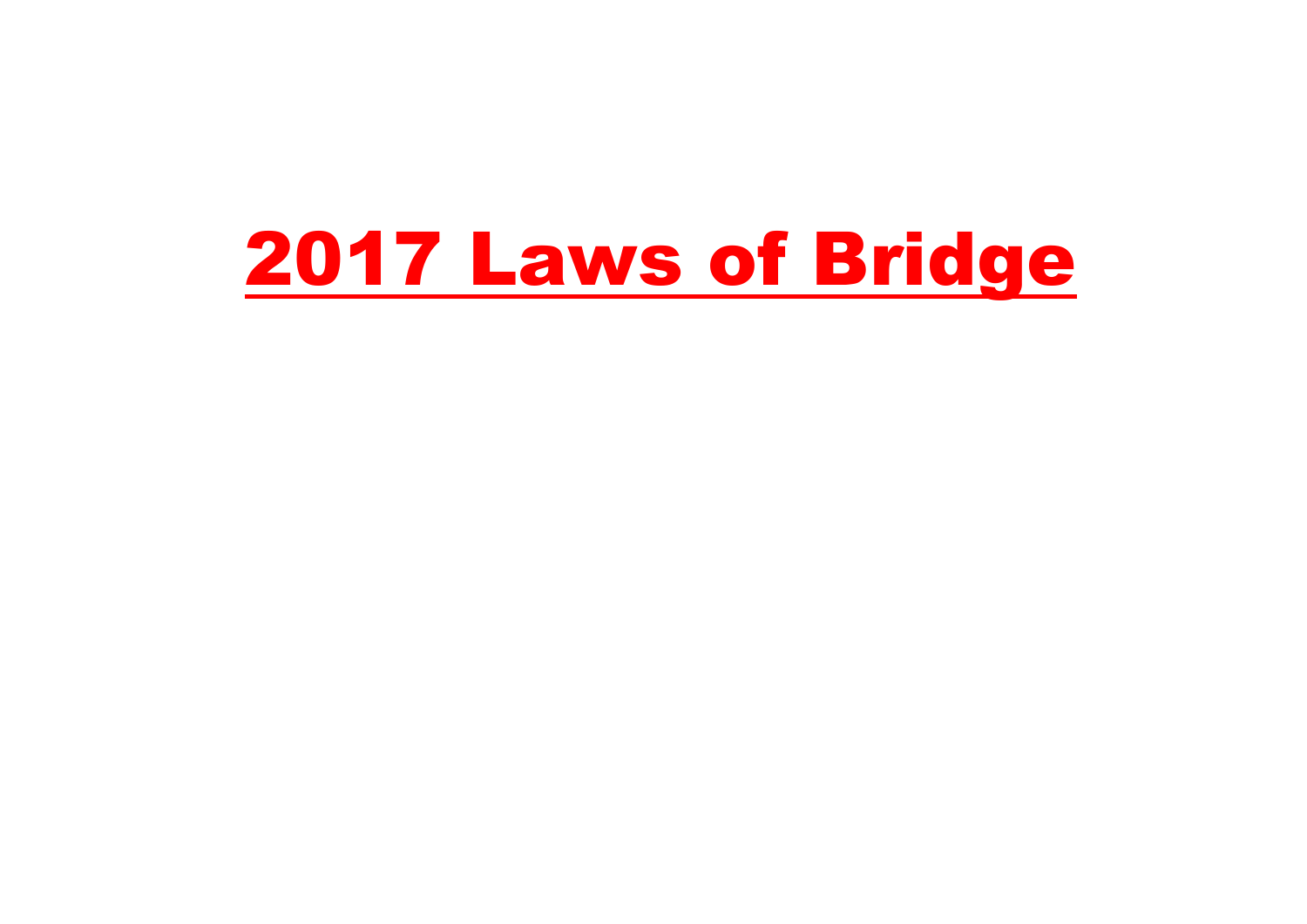### Miscellaneous Law Changes

**Law 1B/1C – The faces and backs of all 52 cards in a deck should be identical. They may incorporate words, a logo or a pictorial design but the image used should possess a "centre of symmetry".** 

**Law 7A – Placement of Board - when a board is to be played it is placed in the centre of the table where it shall remain, correctly oriented, until play is completed.**

**Law 9A3 – Any player, including dummy, may attempt to prevent an irregularity. Previously dummy could only prevent an irregularity by declarer.** 

**Law 12C2 – Two changes to Average Plus/Minus – (a) always +/- 3 imps in teams (previously it was +/- 2 imps in matches of fewer than 11 boards ), and (b) a formula will be developed for when there's multiple average +/- adjustments in one session.**

**Law 20F4(a) – Explanation of Calls – if a player realizes during the auction that his own explanation was erroneous or incomplete, he must summon the Director before the end of the Clarification Period and correct the mis-explanation. He may call the Director sooner, but is under no obligation to do so.**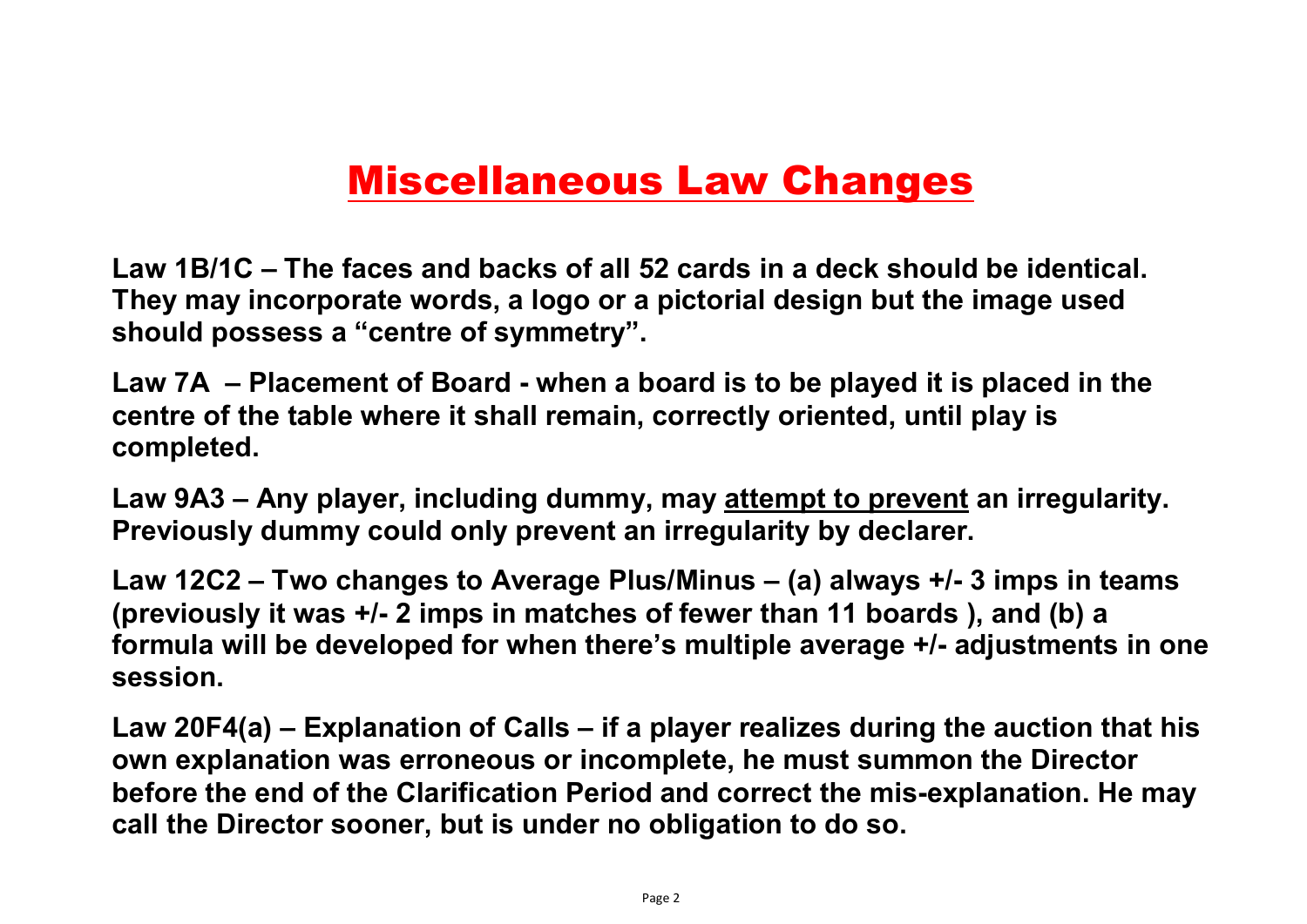### Miscellaneous Law Changes (cont'd)

**Law 20G2 – Incorrect Procedure – a player may not ask a question if his sole purpose is to elicit an incorrect response from an opponent.** 

**Law 24 – Card exposed during the auction through a player's error (may be accidental) remains visible, and penalty card provisions apply later – this also applied in the old laws but now it only applies to cards exposed during the auction itself. Cards exposed before the first call and during the clarification period are subject to Law 16.**

**Law 26 –Lead Restrictions and 30-32 – Call out of turn – Considerable changes, see below**

**Law 53A – A lead out of turn at Trick 13 must be corrected i.e. cannot be accepted by offender's LHO.**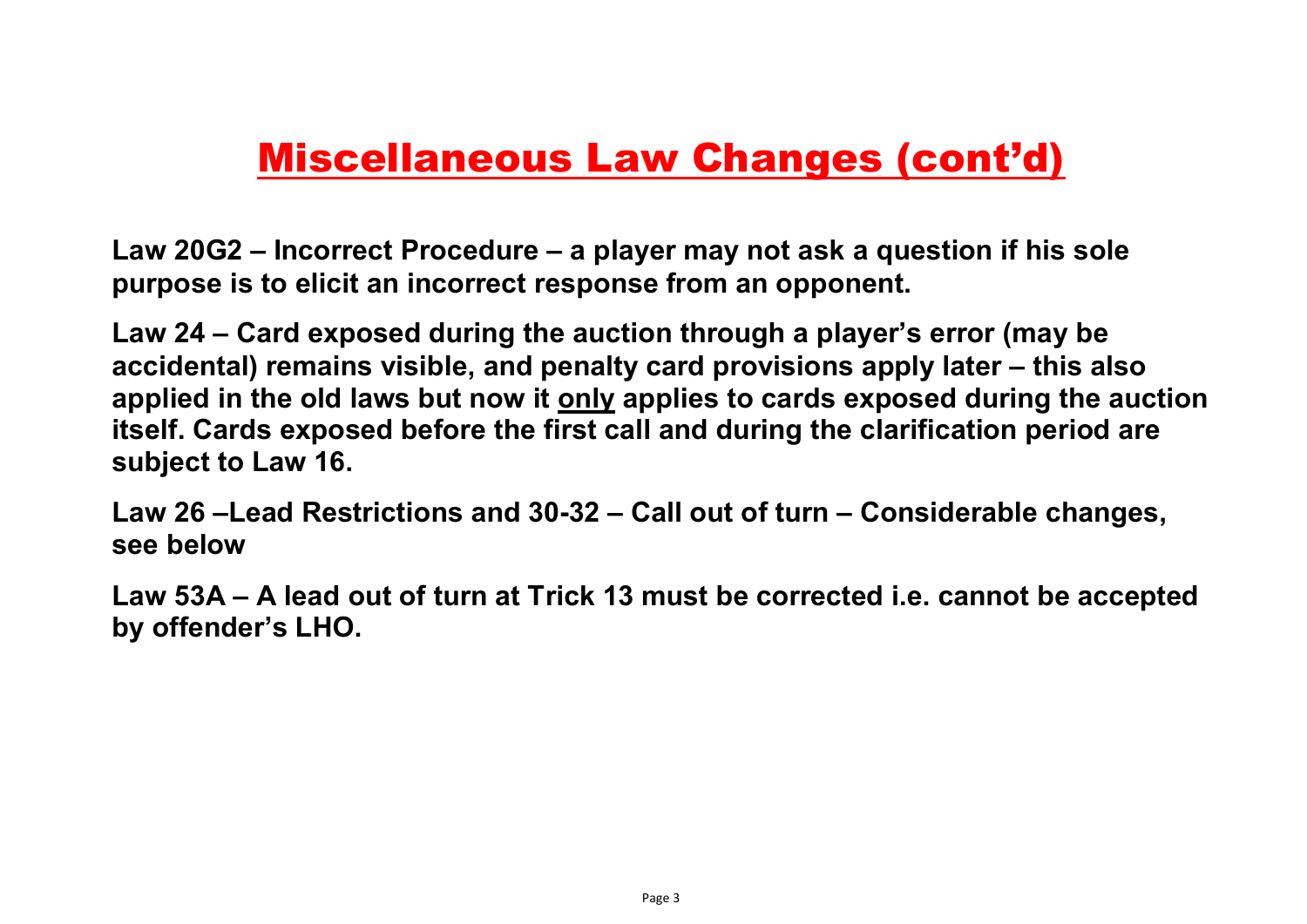## Miscellaneous Law Changes (cont'd)

**Law 57 – Premature lead or play – now there's a further option available to declarer when a defender plays ahead of their partner. They can name a suit to be played by offender's partner (previously they could demand highest or lowest of the led suit or deny a suit of their choice).**

**Law 62C3 – Subsequent Cards Played – if both sides revoke on the same trick and only one side has played to the subsequent trick, then both revokes must be corrected (see Law 16C2). Every card withdrawn by the defending side becomes a penalty card.**

**Law 66D – Until his side has played to the next trick, a player can inspect his own last card played (previously this right was lost once any player had played to the next trick).**

**Law 68B – when making a claim or concession, a player must face his hand.**

**Law 68D – after a claim or concession, play can continue at the request of the non-claimants and if all four players agree. In this case, the prior claim is void, and the subsequently obtained result must stand.**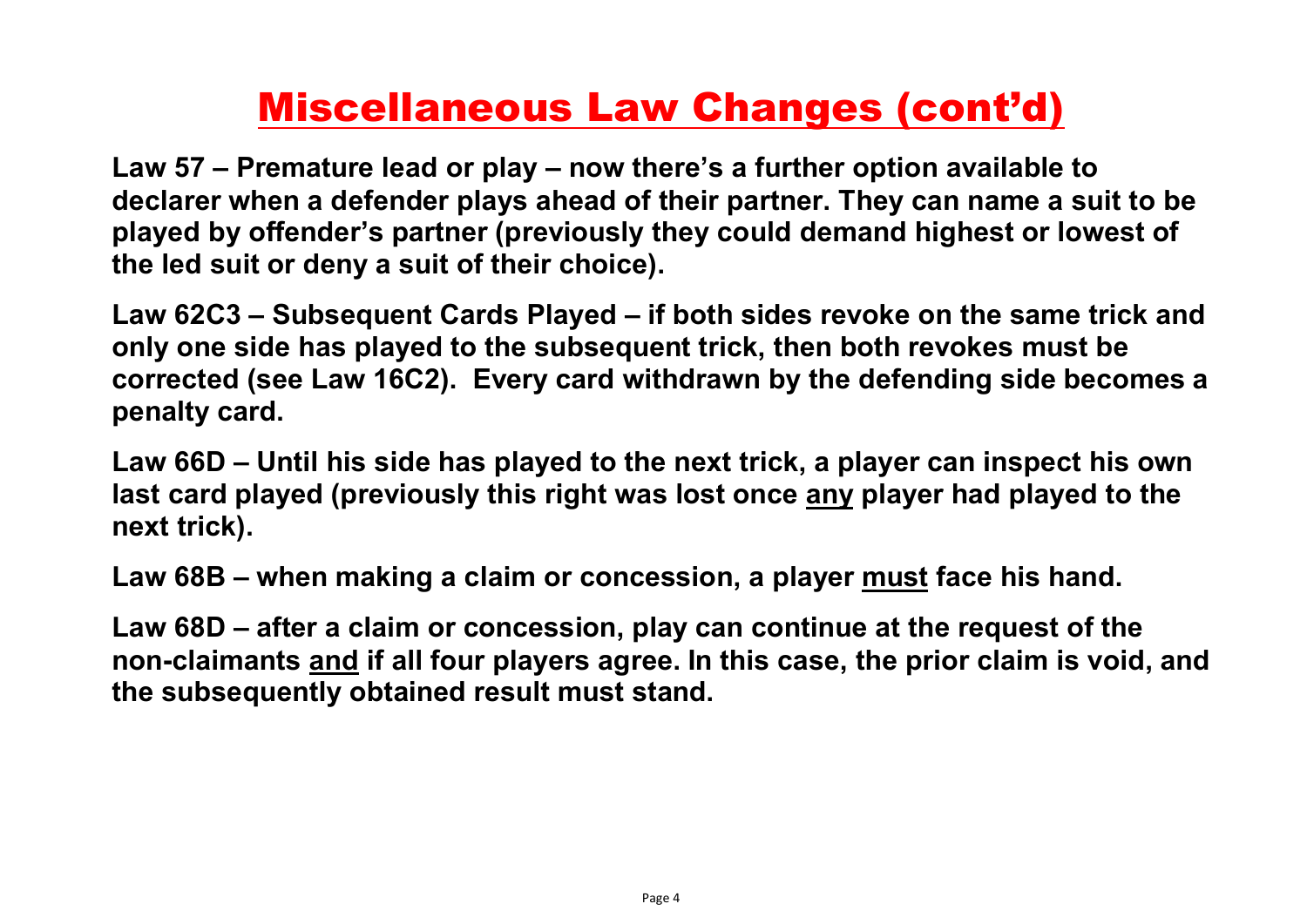## Law 23 – Comparable Call

**This principle is similar to Law 27B(1)(b) in the 2007 laws where a bid with the same or precise meaning could replace am insufficient bid without further restriction.**

**Law 23 defines a "comparative call" as one that:**

- **Has the same or similar meaning as that attributable to the withdrawn call, or**
- **Defines a subset of the possible meanings attributable to the withdrawn call, or**
- **Has the same purpose (e.g. an asking bid or a relay) as that attributable to the withdrawn call.**

**Law 23 – No Rectification – when a call is cancelled (as per Law 29B) and the offender chooses at his proper turn to replace the irregularity with a comparable call, then both the auction and play continue without further rectification. Law 16C2 does not apply, but see C following. Law 23C – Non-Offending Side Damaged – adjusted score can be awarded.**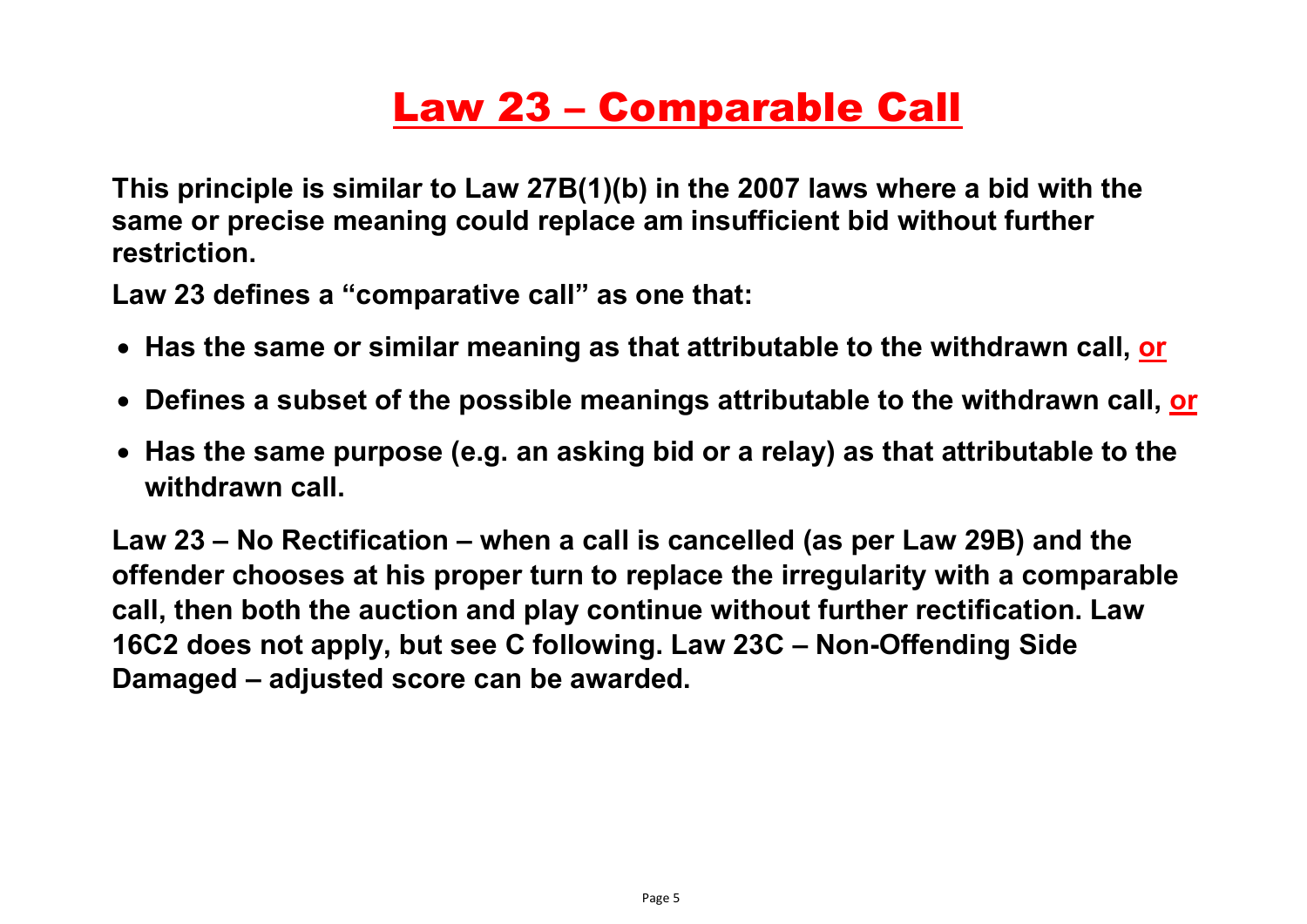### Law 26 – Lead Restrictions

#### **No Lead Restrictions**

**When an offending player's call is withdrawn and it is replaced by a comparable call (see Law 23A), then if he becomes a defender there are no lead restrictions for his side. Law 16C does not apply, but see Law 23C.**

#### **Lead Restrictions**

**When an offending player's call is withdrawn and it is not replaced by a comparable call, then if he becomes a defender declarer may, at the offender's partner's first turn to lead (which may be the opening lead) prohibit offender's partner from leading any (one) suit which has not been specified in the legal auction by the offender. Such prohibition continues for as long as the offender's partner retains the lead.**

**(This was a last minute change to the law and the law book contains an erratum.)**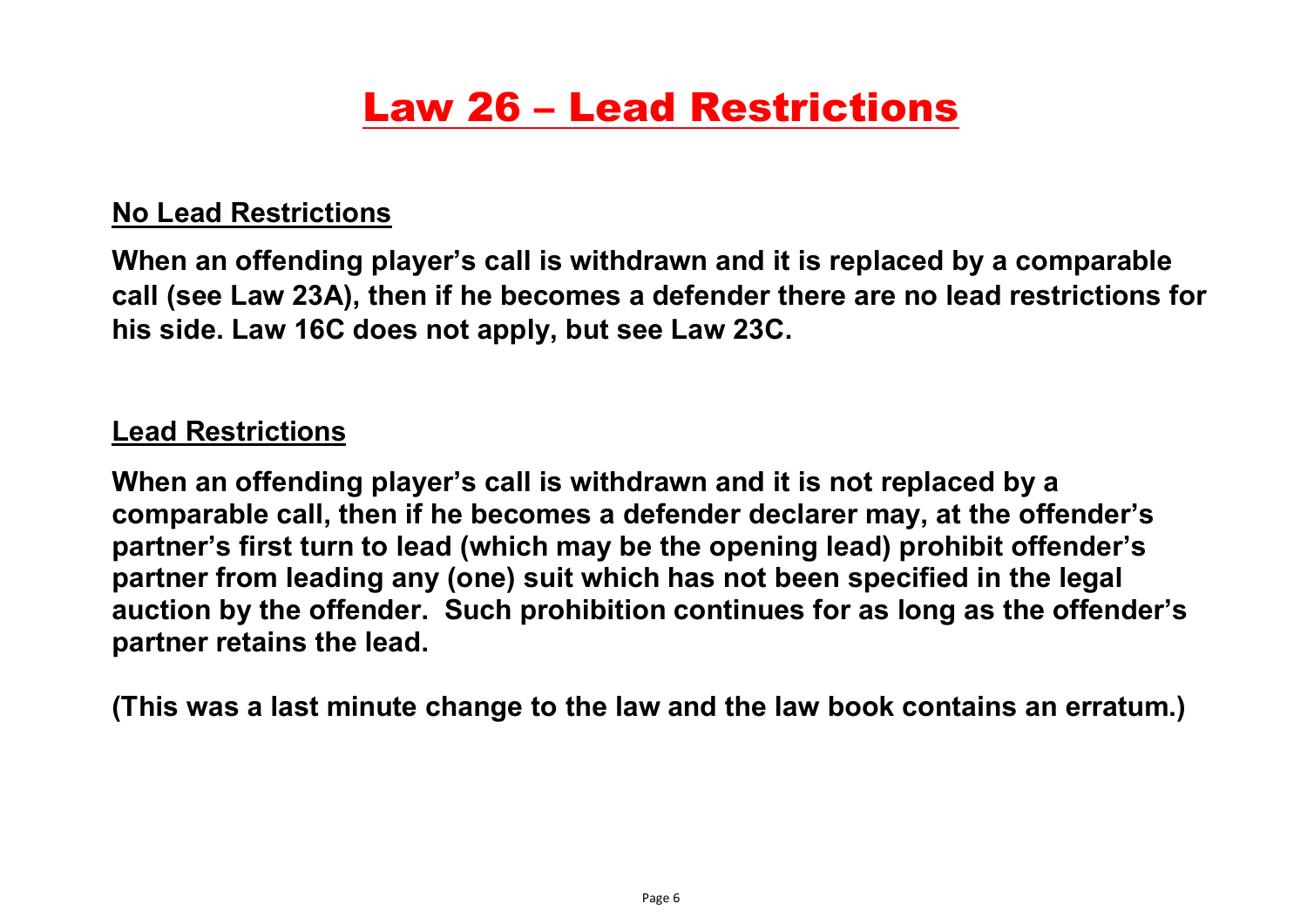## Pass Out Of Turn – Law 30

### **At RHO's Turn to Call**

**When a pass out of rotation is made at offender's RHO's turn to call, the offender must pass when next it is his turn to call and Law 72C may apply.**

#### **At Partner's or LHO's Turn to Call**

**When the offender has passed at his partner's turn to call, or at his LHO's turn to call if the offender has not previously called, then:**

- o **Offender's partner may make any legal call at his proper turn, but Law 16C2 applies**
- o **Offender may make any legal call at his correct turn and:**
	- **When the call is a comparable call (see Law 23A), there is no further rectification. Law 26B does not apply, but see Law 23C.**
	- **When the call is not a comparable call (see Law 23A), offender's partner must pass when next it is his turn to call. Laws 16C, 26B and 72C may apply.**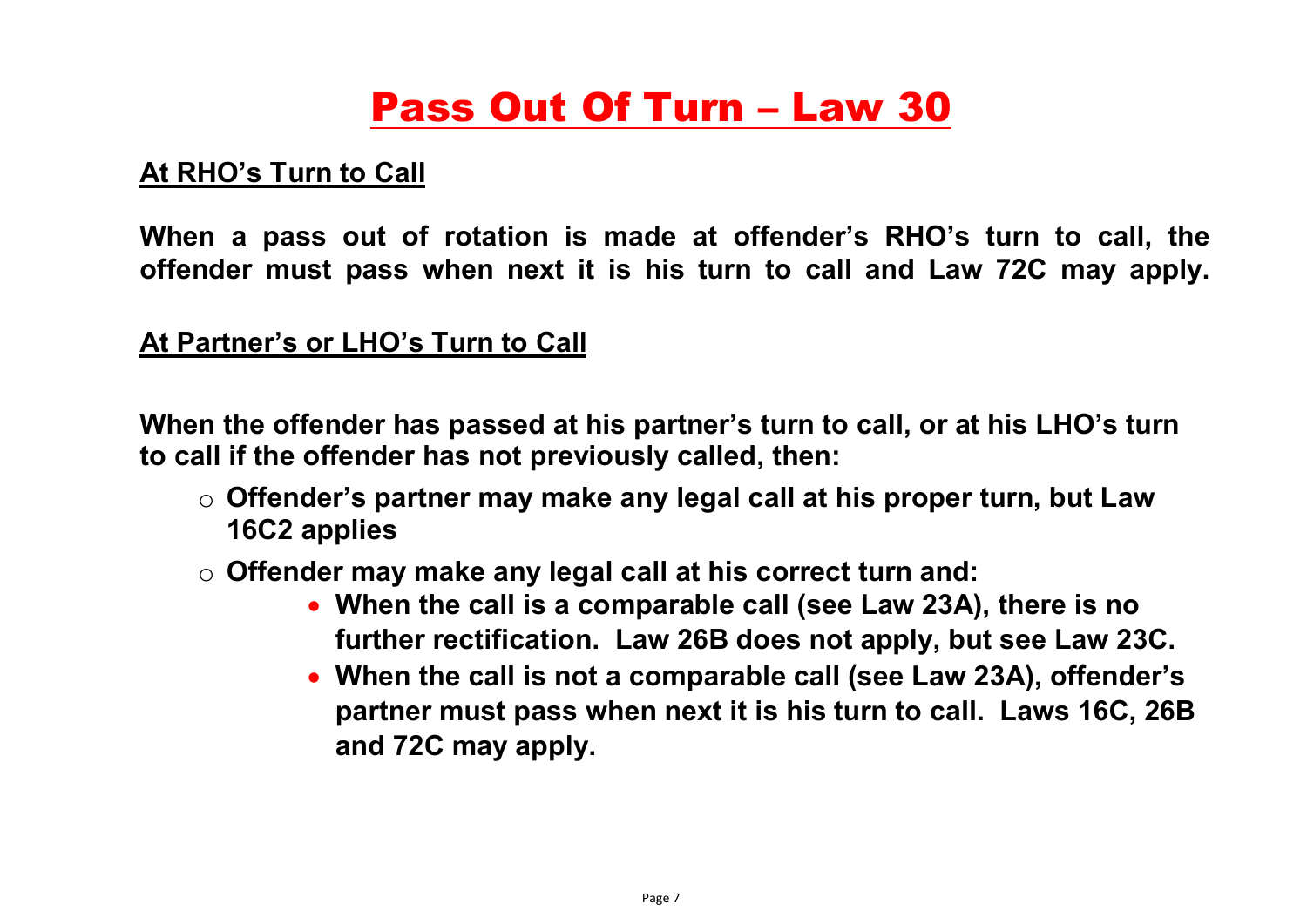# Bid Out Of Turn – Law 31

### **At RHO's Turn to Call**

**When the offender has called at his RHO's turn to call:**

- **If that opponent passes, offender must repeat the call out of rotation, and when that call is legal there is no rectification.**
- **If that opponent makes a legal bid, double or redouble, offender may make any legal call:** 
	- o **When the call is a comparable call (see Law 23A), there is no further rectification. Law 26B does not apply, but see Law 23C.**
	- o **When the call is not a comparable call (see Law 23A), offender's partner must pass when next it is his turn to call. Laws 16C, 26B and 72C may apply.**

### **At Partner's or LHO's Turn to Call**

**When the offender has bid at his partner's turn to call, or at his LHO's turn to call if the offender has not previously called, then:**

- **Offender's partner may make any legal call at his proper turn, but Law 16C2 applies.**
- **Offender may make any legal call at his correct turn and the Director rules as in A2(a) or A2(b) above.**